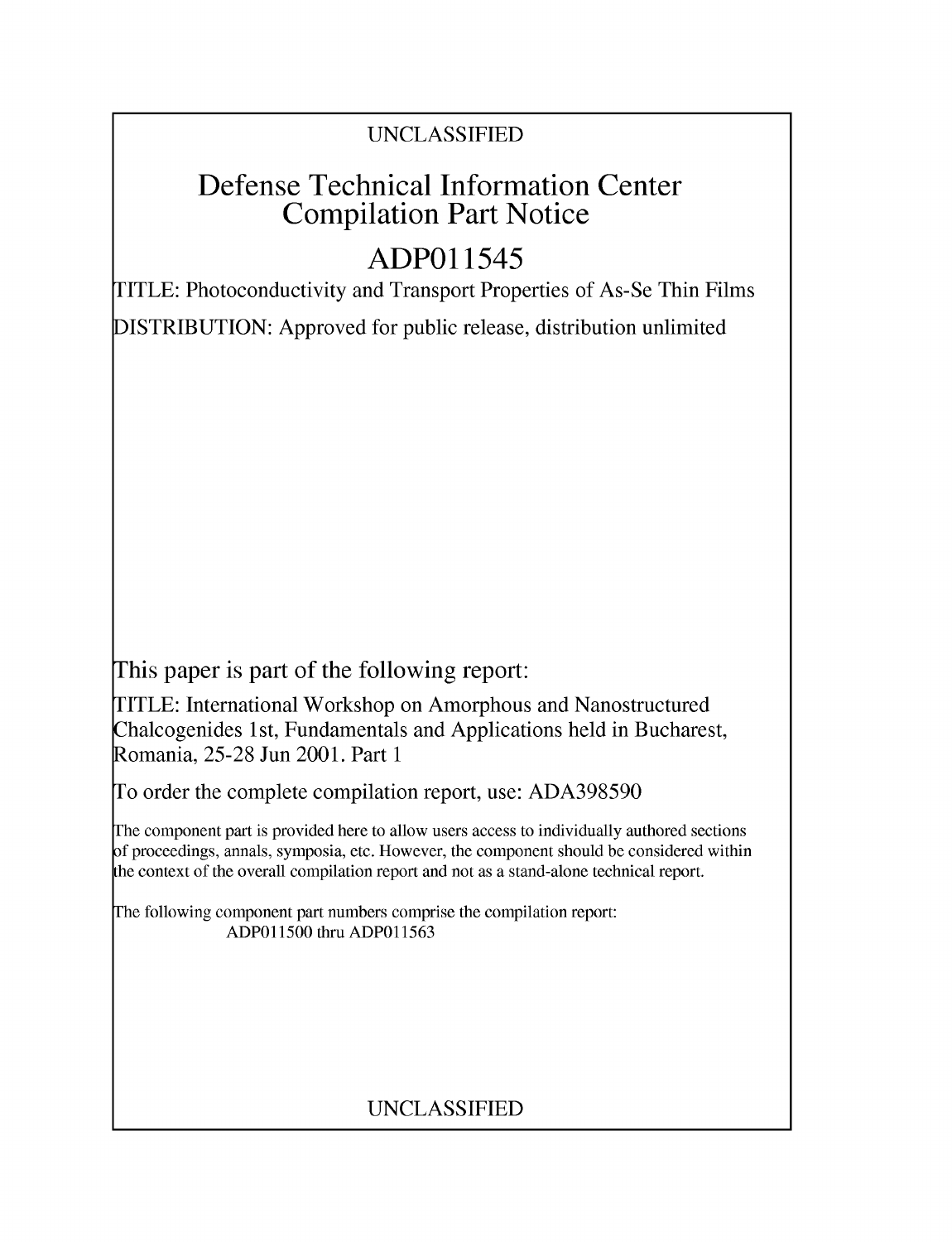## **PHOTOCONDUCTIVITY AND** TRANSPORT PROPERTIES OF As-Se **THIN** FILMS

M. **A.** Iovu, M. **S.** Iovu, **S.** D. Shutov, **E.** P. Colomeyco, **S.** Z. Rebeja

Center of Optoelectronics, Institute of Applied Physics, Academy of Sciences of Moldova Str. Academiei 1, MD-2028 Chisinau, Moldova

Steady-state and transient photoconductivity characteristics of thermally and laser-beam deposited chalcogenide amorphous films  $As_{40}Se_{60}$  and  $As_{50}Se_{50}$  are studied at varied light intensity and temperature. The lux-ampere characteristics are shown to change the power exponent from a value greater than 0.5 at low intensities to the value less than 0.5 at high intensities, indicating the change in recombination reaction. The transient photocurrents in step-function mode of excitation were found to be consistent with the model of trap-controlled non-stationary capture and recombination in exponentially distributed in energy hole traps. Evaluating of the trap energy distribution parameter independently from the photocurrent transients as well as from the dependence of steady-state photoconductivity measurements yields consistent results.

(Received June 2, 2001; accepted June 11, 2001)

*Keywords:* Photoconductivity, Electrical transport, As-Se thin films

## **1.** Introduction

Amorphous films of chalcogenide glassy system  $As_xSe_{100-x}$  are currently of interest as materials for optoelectronic devices and optical information storage [1-3]. The composition  $\text{As}_{50}\text{Se}_{50}$ of this system exhibits high light sensitivity in photostructural transformations due to the presence of homopolar As-As bonds [4-6]. Excess of As in  $\text{As}_{50}\text{Se}_{50}$  relative to stoichiometry composition As<sub>40</sub>Se<sub>60</sub> leads to increase of optical gap  $E_g$  (from 1.90 eV to 1.95 eV for bulk As<sub>40</sub>Se<sub>60</sub> and As<sub>50</sub>Se<sub>50</sub>, respectively) and of other related energy intervals [7,8]. The evaporated films are shown to have large degree of structural disorder depending on the deposition procedure. In the present paper the results of systematic study of steady state and transient photoconductivity characteristics of thermally deposited amorphous films  $As_{50}Se_{50}$  and  $As_{40}Se_{60}$  are described. The obtained data are analysed on the base of multiple trapping model and some parameters of the localised state energy distribution are derived from the experimental results.

### 2. Experimental

The thin film samples were prepared in sandwich configuration with aluminium or gold electrodes. The  $\text{As}_{50}\text{Se}_{50}$  and  $\text{As}_{40}\text{Se}_{60}$  films with thickness from 1 to 6 µm were obtained by flash thermal deposition in vacuum of the starting bulk material onto glass substrates kept at  $T_s=375+400$ K. In some cases the laser ablation was used for obtaining amorphous films. He-Ne laser LGN-108 ( $\lambda$ =0.63 µm) was used as a light source with photon flow F=6.5.10<sup>14</sup> cm<sup>-2</sup>s<sup>-1</sup>; the light intensity was controlled by calibrated neutral density filters. A shutter was used to switch the light on/off with time constant of about 10<sup>-3</sup> s. The photoconductivity relaxation was registered with a time constant not greater than 0.1 s by a co-ordinate recorder ENDIM 622.01. The spectral distribution of steady-state photoconductivity was obtained with the aid of spectrophotometer SPM-2 with a tungsten lamp as a light source.

### **3.** Results and discussion

#### **3.1.** Steady state photoconductivity

Lux-ampere characteristics of steady-state photoconductivity  $\sigma_{ph}$  for all investigated amorphous films in a wide intensity (F) interval at various temperatures (T) are sublinear and may be approximated by a power law: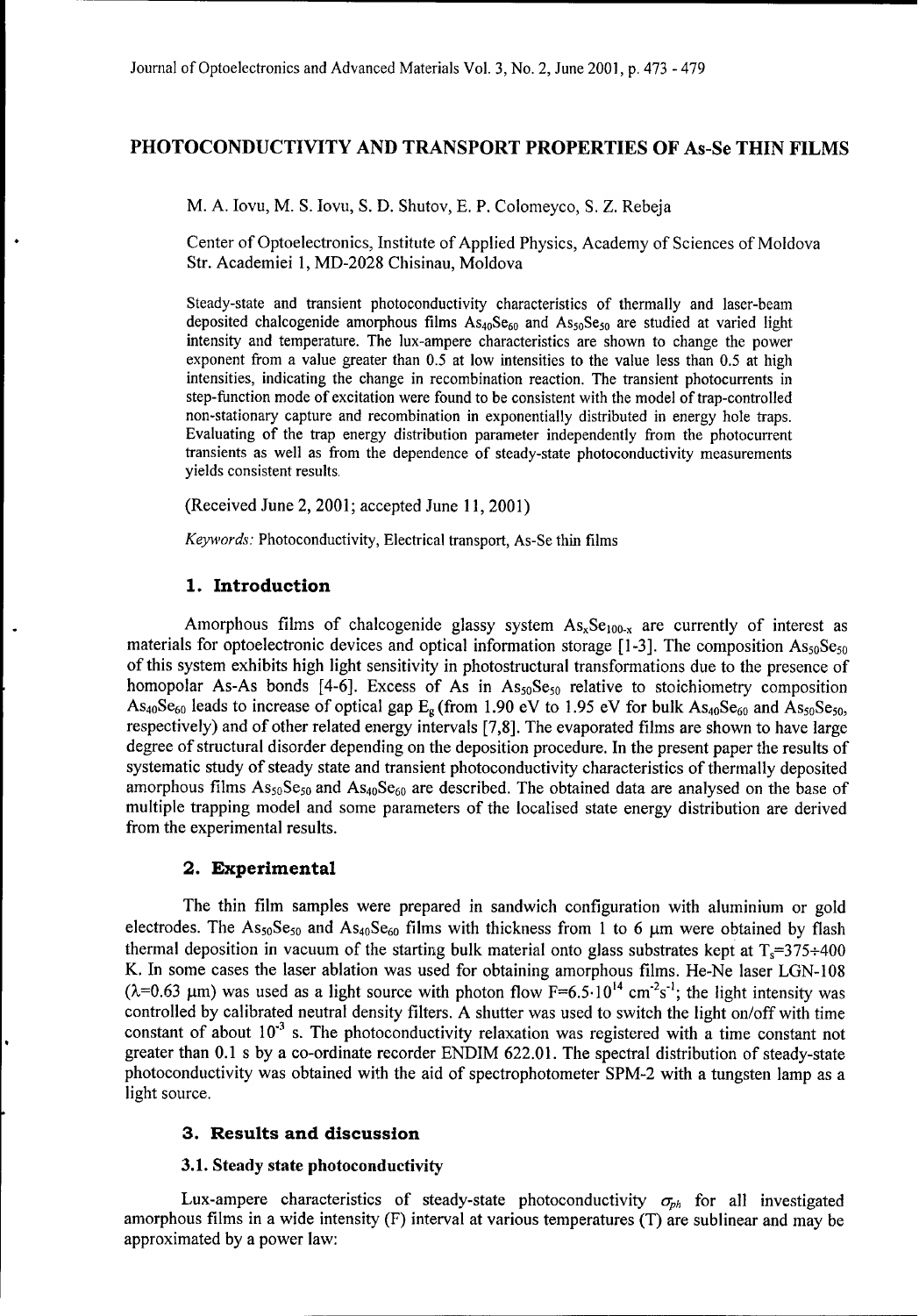$$
\sigma_{ph} = B \cdot F^{\gamma}, \tag{1}
$$

where B is the constant weakly dependent on temperature, and  $\gamma$  is the power index. For each  $\sigma_{ph}$  vs. F curve an inflection point is observed corresponding to the transition of the power index **y** from the values  $\gamma_1 = 0.60$  ... 0.73 in the low-intensity interval to lower values  $\gamma_H = 0.5$  ... 0.3 at higher excitation intensities (Fig. 1a). With the temperature increasing,  $\gamma_L$  and  $\gamma_H$  first remain constant up to 350 K and then  $\gamma_L$  increases while  $\gamma_H$  decreases. This kind of behaviour appears to be unusual as  $\gamma_L$  as a rule decreases with temperature increasing while  $\gamma_H$  is weakly temperature dependent. The intensity dependence of photoconductivity at all temperatures shows a kink (Fig. la), at which the power exponent  $\gamma$  is changed from  $\gamma$ >0.5 to  $\gamma$ <0.5. It is commonly accepted that this kink is due to change of excess-carrier recombination mechanism at increasing of excitation, i.e. to transition from the monomolecular (MR) reaction to the bimolecular (BR) one. Sublinear power  $\gamma_L$  is then associated with variation of the recombination rate during movement of the quasi-Fermi level through a region of quasicontinious exponential gap-state distribution (A.Rose [9]), that is  $\gamma_L = T_0/(T_0+T)$ , where  $T_0$  is the characteristic temperature of the gap-state distribution  $(T_0 > T)$  and  $0.5 \leq \gamma_L \leq 1$ .





dependence on. light intensity F of the As<sub>50</sub>Se<sub>60</sub> films. dependence on temperature T of the As<sub>40</sub>Se<sub>60</sub> films. dependence on. light intensity F of the As<sub>50</sub>Se<sub>60</sub> films.<br>Temperature T, K: 1-289; 2-321; 3-341; 4-351; 5-365;<br>6-388. F<sub>0</sub>==6.5·10<sup>14</sup> cm<sup>-2</sup>·s<sup>-1</sup>.

Fig. 1a. The steady state photoconductivity  $\sigma_{ph}$  Fig. 1b. The steady state photoconductivity  $\sigma_{ph}$  $^{2}\cdot$ s<sup>-1</sup>: 1- 6.5 $\cdot$ 10<sup>10</sup>; 2-6.5 $\cdot$ 10<sup>11</sup>; 3-6.5.10<sup>12</sup>; 4-6.5.10<sup>13</sup>; 5-6.5.10<sup>14</sup>. The temperature dependence of dark conductivity  $\sigma_{dark}$  is also shown.

The obtained value of  $\gamma_1=0.6$  leads to T<sub>0</sub>=450K, which is lower than T<sub>0</sub>=550K obtained for the characteristic temperature of the state distribution in the valence-band tail of the stoichiometry composition As<sub>40</sub>Se<sub>60</sub> [10]. The observed independence of  $\gamma_L$  up to 350K and its further rise at increasing of the temperature could be understood in the frames of the mentioned model if we suppose that  $T_0$  is also increased with the temperature, i.e. the hole quasi-Fermi level crosses the region of quasicontinious distribution of localised states with varying steepness. At high temperatures and intensities of light the power exponent  $\gamma_H$  deviate from the standard value  $\gamma_H=0.5$  characteristic for bimolecular recombination and takes lower values, which indicate the participation of another recombination path. Low  $\gamma_H$  values ( $\gamma_H$ <0.5) are expected for tail-to-tail or tail-to-defect tunnelling recombination (a-Si:H [11,12]) or in the case of light absorption in the metal-semiconductor contact region for sandwich-cell samples  $(a-As_{40}Se_{60}[13])$ 

The temperature dependence of steady-state photoconductivity (Fig. **lb)** is activated with an activation energy  $E_b$ = 0.33 eV, which becomes somewhat lower (0.30 eV) at highest light intensity. In the high-temperature region a tendency to change of the recombination mechanism is observed. The estimation of the transition temperature  $T_m$  from the expression [14]:

$$
T_m = (\sigma_{ph}/\sigma_{dark})E_d/2k \tag{2}
$$

yields the temperature about 400K, which is out of the interval of measurements.

According to the model of quasidiscrete gap states of charged defects the activation energy of photoconductivity in low-temperature region ( $T < T_m$ ,  $\sigma_{ph} > \sigma_d$ ) accounts for the position of the acceptor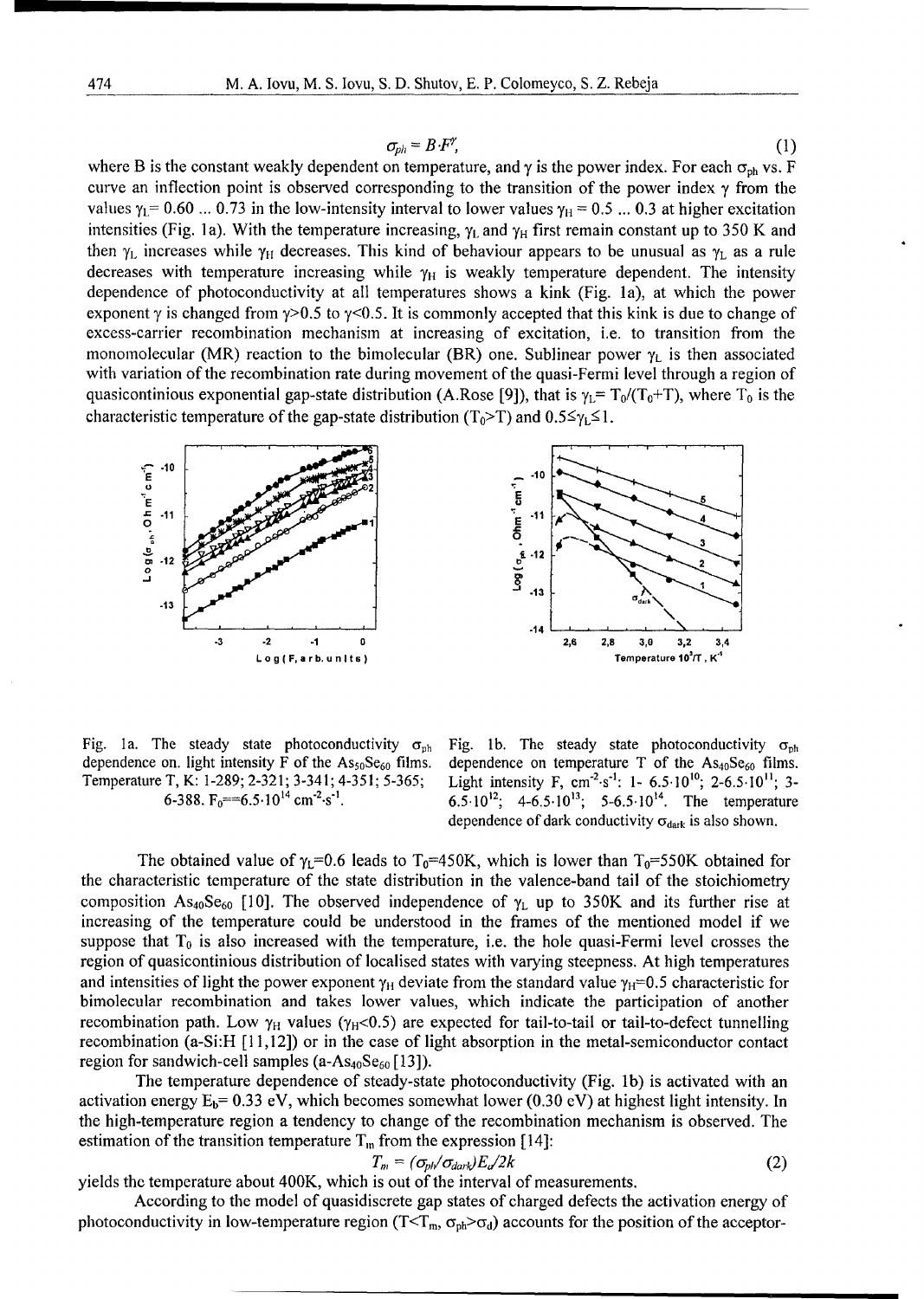like level  $E_2-E_v = 2E_b [8,12,15]$ . For the  $As_{50}Se_{50}$  films  $E_2-E_v = 2x0.33$  eV = 0.66 eV, in agreement with the similar results for the films of stoichiometric composition  $As<sub>40</sub>Se<sub>60</sub>$  [8]. This value is also close to the results of time-of-flight drift mobility measurements [16], in which there was found that the drift mobility activation energy in  $\text{As}_{50}\text{Se}_{50}$  films equals to 0.69 eV and sharply increases with further growth of As content (0.97 eV for  $\text{As}_{55}\text{Se}_{45}$ ).

The spectral dependence of photoconductivity for the  $\text{As}_{50}\text{Se}_{50}$  and  $\text{As}_{40}\text{Se}_{60}$  films represents a curve with a broad peak (Fig. 2). The films demonstrate high photosensitivity in the visible region of the light spectrum (from  $0.50 \mu m$  to  $0.8 \mu m$  at the half-peak level) with light-to-dark conductivity ratio more than  $10^2$  at F=  $5.10^{14}$  cm<sup>-3</sup> s<sup>-1</sup>.



Fig. 2. The spectral dependence of the photoconductivity of laser (1) and thermal (2) deposited  $\text{As}_{40}\text{Se}_{60}$  (a) and  $\text{As}_{50}\text{Se}_{50}$  (b) thin films. The positive voltage is applied to the top illuminated electrode.

The position of the main peak of the photoconductivity spectrum of the amorphous arsenic selenide films at hv=1.97 eV corresponds to the optical gap  $E_g$  at the absorption coefficient  $\alpha=10^4$ cm<sup>-1</sup>. This value coincides with  $E_g=1.95$  eV [7] obtained from optical measurements in bulk samples.

The photoconductivity spectra contain information about generation, transport, and recombination processes of the non-equilibrium carriers:

$$
\sigma_{ph} = (1/d)e\mu_d\tau\beta N_0[1-\exp(-kd)],\tag{3}
$$

where  $N_{\theta}$  is the number of the incident photons, d is the thickness of the sample,  $\beta$  is the generation rate,  $\mu_d$  is the drift mobility, k is the absorption coefficient, and  $\tau$  is the lifetime.

In the region of high absorption coefficients  $(exp(-kd) \lt l)$ , for the negligible low surface recombination, the photoconductivity weakly depends on the photon energy

$$
\sigma_{ph} = (1/d)e\mu_d\tau\beta N_0 \tag{4}
$$

For the weak absorption region  $(exp(-kd) \approx l - kd)$  the photoconductivity spectra are described

as

$$
\sigma_{ph} = e\mu_d d\tau \beta N_0,\tag{5}
$$

In this region the slope of the photoconductivity spectra expresses the parameter of the localised states *Eo=kTo,* which depends on composition and on the preparation method of the amorphous thin film  $(E_0 \approx 0.07 \text{ eV}$  for As<sub>50</sub>Se<sub>50</sub>, and  $E_0 \approx 0.06 \text{ eV}$  for As<sub>40</sub>Se<sub>60</sub>). For the As<sub>50</sub>Se<sub>50</sub> and As<sub>40</sub>Se<sub>60</sub> thin films prepared by laser deposition an increase of photosensitivity in all investigated spectral domain is observed.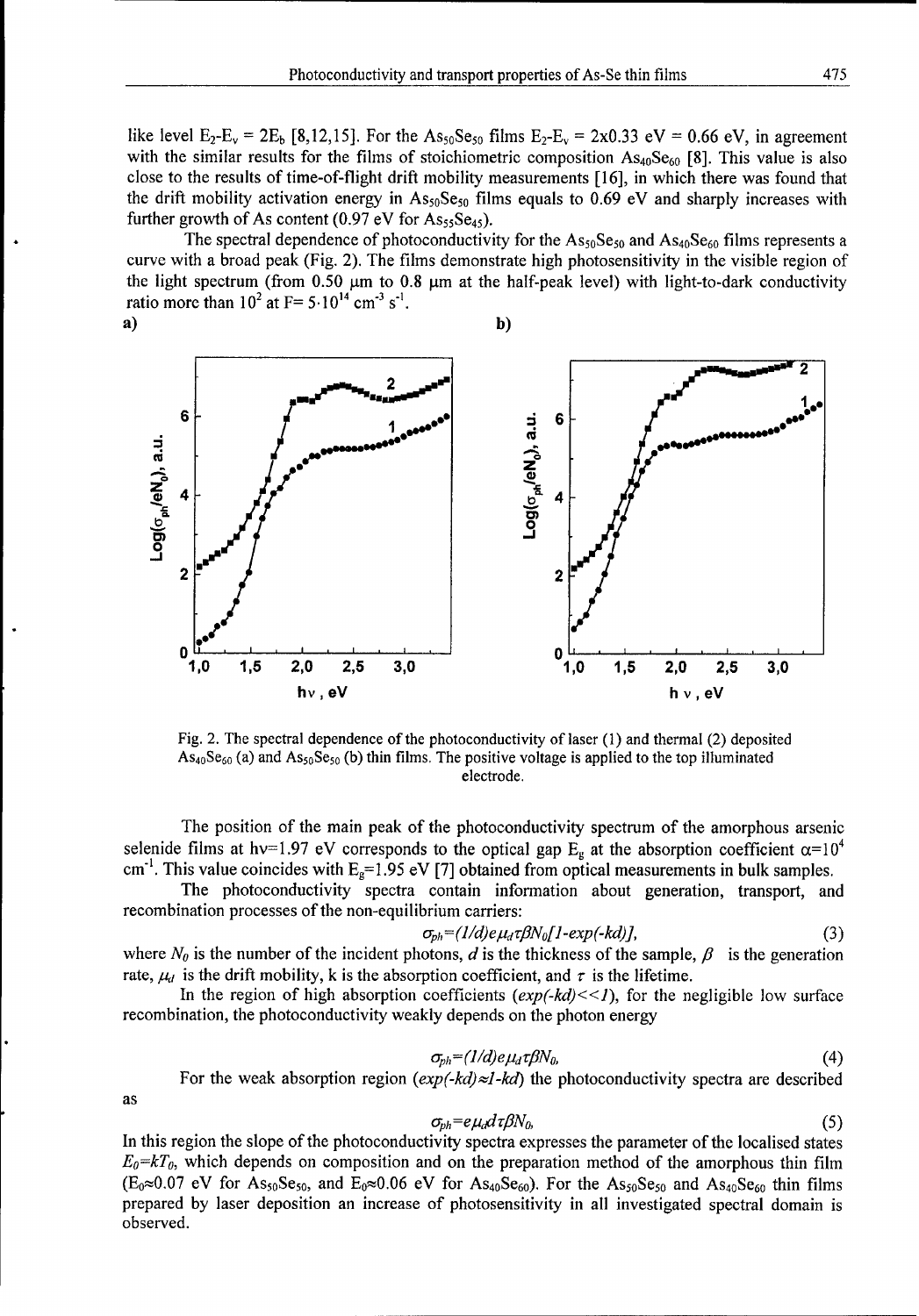#### 3.2. Transient photoconductivity

Long-term relaxation of photoconductivity in the amorphous  $\text{As}_{50}\text{Se}_{50}$  and  $\text{As}_{40}\text{Se}_{60}$  films under light excitation in step-function mode are shown in Fig. 3 at various laser light intensities. Illumination by the He-Ne laser corresponds to the absorption coefficient near  $10^4$  cm<sup>-1</sup> therefore the incident light is totally and nearly uniformly absorbed in the film volume. As it is seen from the Fig. 3, at low intensities the photocurrent rises in monotonous manner up to the steady-state value. At higher intensities an overshoot appears on the increasing portion of the transient, i.e. the steady state is reached after passing a peak on the rise [17,18].





Fig. 3a. Photoconductivity relaxation curves in Au- Fig. 3b. Photoconductivity relaxation curves in Au-As<sub>40</sub>Se<sub>60</sub>- Al thin films (L=9.7 µm) at T=290 K. Light As<sub>50</sub>Se<sub>50</sub>-Al thin films (L=5.87µm) at T=290 K. Light intensity F, %: 1-0.008; 2-0.3; 3 - 2.2; 4 - 100. intensity F, %: 1-0.008; 2-2.2; 3-13; 4-37; 5-100.

 $F_0=6.5\cdot 10^{14}$  cm<sup>-2</sup>·s<sup>-1</sup>,  $\lambda=0.63$  µm.  $F_0=6.5\cdot 10^{14}$  cm<sup>-2</sup>·s<sup>-1</sup>,  $\lambda=0.63$  µm.

Photoconductivity relaxation in amorphous chalcogenides has gained satisfactory interpretation in frames of the model of multiple trapping in gap states quasicontiniously distributed in the mobility gap of an amorphous semiconductor [10,18,19]. Application of this model allows understanding also some other nonequlibrium processes specific for the chalcogenide glassy semiconductors such as dispersive transport and induced optical absorption. An analysis of these processes leads to an exponential form of the energy distribution N(E) of localised state density of the form:

$$
N(E) = (N_t/E_0) exp(-E/E_0), \qquad (6)
$$

where N<sub>t</sub> is the total gap-state density and  $E_0= kT_0$  is the distribution parameter.

The theoretical consideration of the photocurrent relaxation in frames of the multiple-trapping model with gap states exponentially distributed in energy allows revealing several definite time domains in transient curves [18]. Each of these domains corresponds to a power dependence of photocurrent upon time and is determined by capture of free carriers in traps or by their recombination in monomolecular (MR) or bimolecular (BR) regimes. These processes govern the dependencies of relaxation both on excitation intensity and on the temperature. The detailed calculations and relaxation patterns have been presented in Ref. [19]. In Fig.4 the rise and decay curves for  $\text{As}_{50}\text{Se}_{50}$ thin films are replotted in double-logarithmic scale to visualise the power-law portions of the transients discussed below.

Over the initial portion up to the moment  $t_i$  the photocurrent rise is governed by the capture process, while recombination so far is not significant:  $i_{ph}$   $\sim$ G $t^{\alpha}$ , where G is the generation rate and  $\alpha = (T/T_0 = kT/E_0)$  is so called dispersion parameter. Further behaviour of the transients depends on excitation intensity. At low intensities (corresponding to MR) the photocurrent monotonously increases and reaches the steady-state value. At higher exposure intensities a quasistationary portion is observed, which at certain moment is followed by a decreasing portion of the transient, where the BR mechanism is dominant. Along this portion  $i_{ph} \sim G^{1/2} t^{l(1-\alpha)/2}$ . At highest excitation level the relaxation is governed by BR and the quasistationary portion of photocurrent is absent ("an overshoot", see Fig.4a).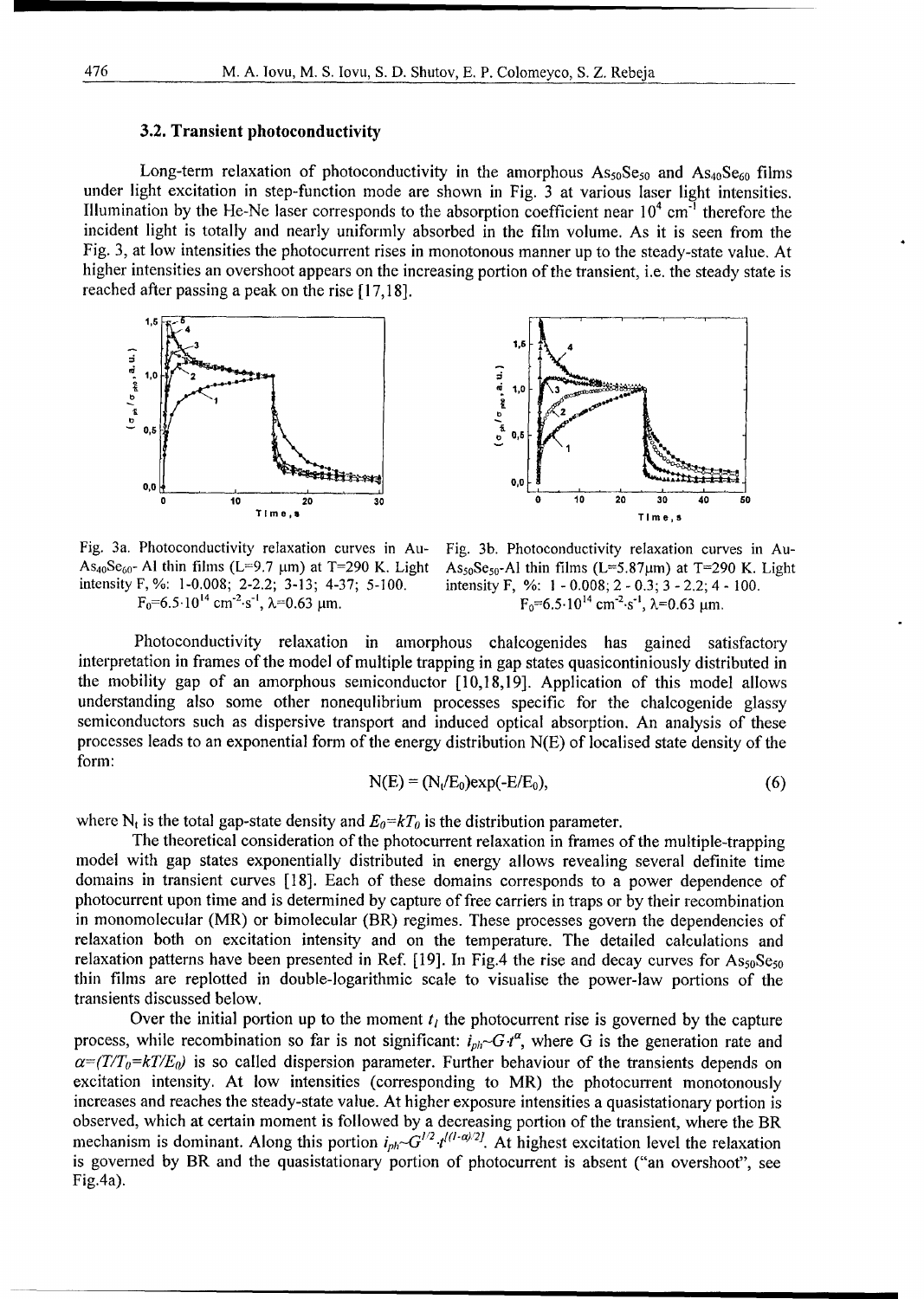



The photocurrent decay depends on the initial density of photogenerated charge carriers. **If** during the generation pulse the total filling of gap states is not achieved then an initial portion of the decay governed by capture process exist and the recombination is delayed. Over this portion  $i_{ph} \sim i_{ph0} \cdot t$  $(1-a)$  where  $i_{ph0}$  is the photocurrent at the moment when the light is switched off. At low generation intensities (MR regime) the starting portion turns into final decay, along which  $i_{ph} \sim i_{ph0} t^{e-(1+\alpha)}$  If the generation intensity provides the BR regime, then an intermediate portion exists, where  $i_{ph} \sim i_{ph0} t'$ . The above-described behaviour of photocurrent kinetics is in good agreement with the experimental curves of transient photocurrent for a set of generation rates presented in Fig.4. The dispersion parameter  $\alpha$  was determined from the experimental relaxation curves as an asymptotic of the powerlaw portions of the rise and decay of the photocurrent plotted in double-logarithmic co-ordinates. Using the experimentally calculated values of the dispersion parameter  $\alpha$ , the parameter of localised states distribution  $E_0$  was estimated, which increase from  $E_0$ =0.037 eV ( $T_0$ =429 K) for As<sub>50</sub>Se<sub>50</sub> up to  $E_0$ =0.046 eV ( $T_0$ =533 K) for As<sub>40</sub>Se<sub>60</sub>, respectively.

The value of the parameter  $T_0$ =533 K for amorphous  $As_{40}Se_{60}$  films is in a good agreement obtained by Vaninov and co-workers [20] ( $T_0 \approx 550$  K  $T_g \approx 450$  K) from the relaxation curves of the transient photocurrent in a-As<sub>40</sub>Se<sub>60</sub> thin films. This parameter was studied in dependence of the nature of the metal dopants in a- $As_{40}Se_{60}$  (Ga, Na, Ag, Cu, Tl, In). Unfortunately the obtained results for different metallic dopants don't permit to obtain an adequate interpretation. For-example, the value of the dispersion parameter  $\alpha$  for different dopants is different  $\alpha(As_{40}Se_{60}:In)>\alpha(As_{40}Se_{60})>\alpha(As_{40}Se_{60}:T1)$ . The indium impurity (In) increases the value of the parameter  $\alpha \approx 0.65$ , while the impurity of thallium (Tl, N<sub>A</sub> $\sim 10^{20}$  cm<sup>-3</sup>) decreases it down to  $\alpha$ =0.45 with respect to that for undoped a-As<sub>40</sub>Se<sub>60</sub> ( $\alpha$ =0.54). According to [20], the parameter T<sub>0</sub> reflects the temperature at which the impurities or the fluctuations of the potential are frozen at the cooling process of the chalcogenide glass. That means that the value of the parameter  $T_0$  determined for different impurities reflects the temperature for which the diffusion coefficient of the impurities became negligible small [21].

The parameters  $\alpha$ ,  $T_0$  and  $E_0$  were estimated from the relaxation curves of the photocurrent as well as from the lux-ampere characteristics for  $As_{50}Se_{50}$  and  $As_{40}Se_{60}$  amorphous thin films and compared with the data from optical absorption [22] (Fig. 5). In Fig. 5 there are also presented the values of the parameter  $\alpha$ , determined from the relaxation curves of the photoconductivity and photoinduced absorption for different values of the parameter  $T_0$  for the exponential distribution of the localised states according to [23].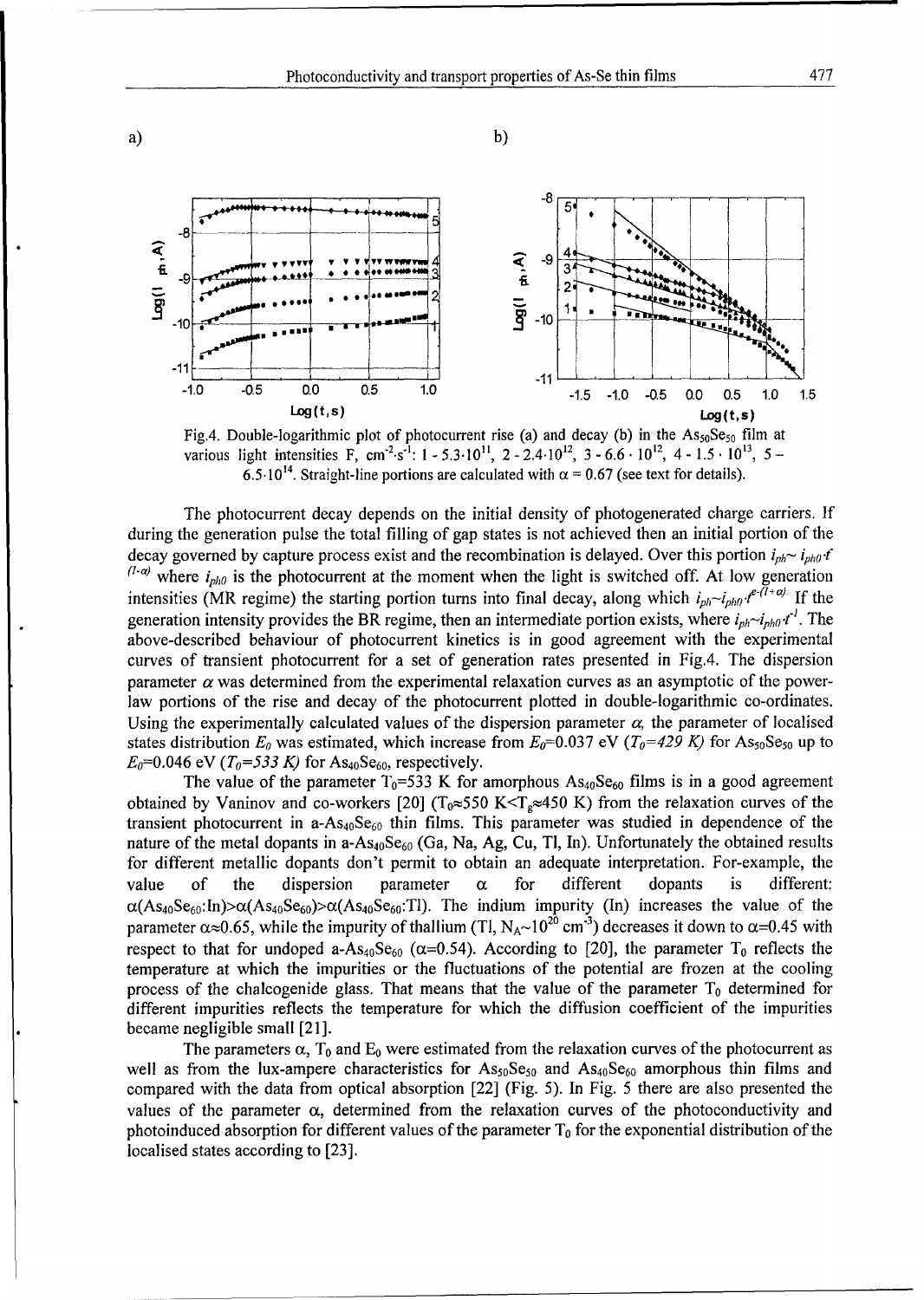

Fig. 5. The dependence of the dispersion parameter  $\alpha$  vs. T<sub>0</sub> for As<sub>50</sub>Se<sub>60</sub>, and  $As<sub>40</sub>Se<sub>60</sub>$  films determined from the transient photocurrent ( $\bullet$ ), from luxampere characteristics  $(O)$ , and according to Ref. [23]  $(\mathbf{w})$ .

The fact that the complex picture of the photocurrent kinetics can be described by single parameter justifies the use of the model of multiple-trapping controlled recombination. The variation of the kinetics with temperature corresponds to the predictions of the model as well, as the transition moment  $t_i$  is exponentially shifted to shorter times as the temperature is increased. It is worth noting the important role, which capture plays in photoconductivity of amorphous semiconductors, determining the specific initial portions of relaxation. Capture enhancement leads to the delay of recombination and to shift of the moment  $t<sub>l</sub>$  to longer times. The shortest time  $t<sub>l</sub>$ , corresponding to the onset of recombination in investigated glasses, appears for the stoichiometry composition  $\text{As}_{40}\text{Se}_{60}$  $(t)$ =10<sup>-2</sup> s), it is about 3.3 s in As<sub>50</sub>Se<sub>50</sub> films (containing excess As atoms).

#### 4. Conclusion

The steady-state and transient characteristics of photoconductivity in amorphous thermally deposited chalcogenide  $As_{50}Se_{50}$  and  $As_{40}Se_{60}$  films were studied at various light intensities and temperatures. The set of photoconductivity characteristics are adequately interpreted in the frame of the multiple-trapping model, according to which transport and recombination of non-equilibrium holes are controlled by multiple capture in exponentially distributed in energy hole traps. Evaluating of the trap energy distribution parameter  $kT_0$  independently from the photocurrent rise and decay as well as from the dependence of steady-state photocurrent on light intensity yields consistent results. The photoconductivity occurs under condition that the thermal equilibrium between fractions of delocalized and localised charge carriers has not been established, similar to the situation characteristic for the dispersive transport of photoinjected carriers. By this reason the activation energies of photoconductivity and of drift mobility have close values. Spectral distribution of steadystate photoconductivity was shown to depend from the thin-film deposition technology.